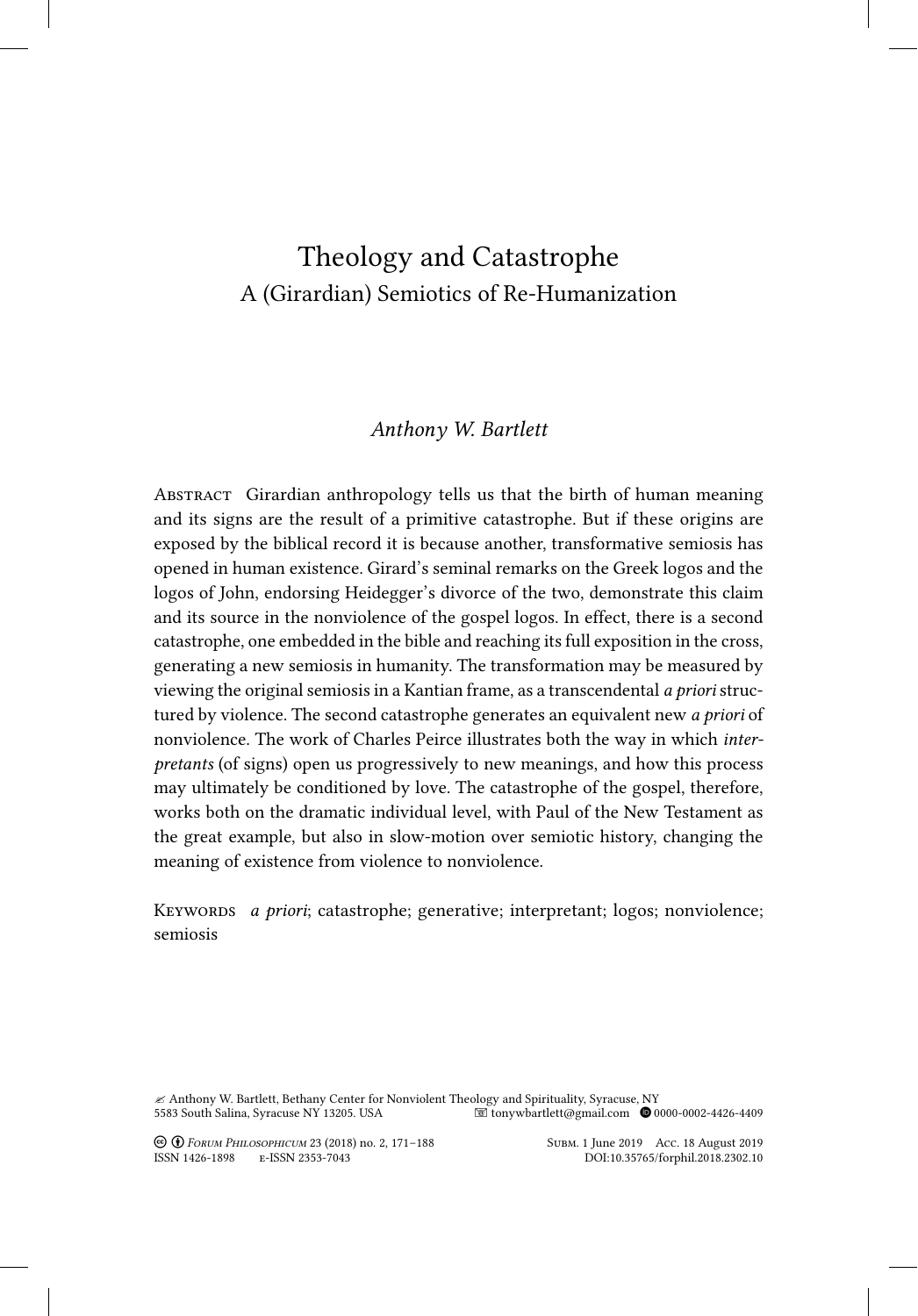What was the singular circumstance which gave birth to humanity, to "man" and "woman"? What produced the complex of relationships in which we humans are presently found, and which developed into the differentiated self, the "I" of Western thought?

These questions, so immense in consequence, are different from, while parallel to, the primitive questions of philosophy. The latter may be summed up by the perspective of ontology—an inquiry into the ultimate nature of being. Such inquiry has been around since the dawn of philosophy. In contrast, the questions concerning humanity—while not absent from traditional philosophy where ideal aspects of soul or mind are concerned—have grown to the first rank of importance only in the modern age. Now, in our current day, they have been given to us in perhaps their most stringent and urgent form in the twentieth and twentieth-first century work of René Girard.

Girard does not begin philosophically, with pure reflection, the logical content of mind, but with evidence. Evidence from literature, ethnography, biblical scriptures, psychology, and, indeed, from philosophy itself. From the convergence of this evidence, Girard demonstrates the violent origins of humanity—an evolutionary singularity where actual human identity first occurred through the killing of a collective victim, a substitute or displacement for the devastating violence of the whole group. The electric attention produced by this event itself became the birth of the sacred, of religion, and therewith of language and consciousness. The possibility of an external (objective) abstraction—the *god*—became progressively the possibility of ordered knowledge, happening by means of a multiplication of symbols and metonyms—of names—and, little by little, the formal indexing of a world through sequence, pattern and time.

This shocking yet compelling proposition now takes its stand next to the questions of philosophy, on a more‑or‑less equal footing, remaining at the same time methodologically separate, but affecting them intimately. For neither is modern philosophy itself indifferent to the question of the cogito or transcendental self. Since the Kantian "turn to the subject," at least, philosophy has been deeply troubled by the role of the human mind and human attention in the production of the real—or what is considered real.

The philosophical implications are further, and deeply, complicated by an element in Girard's thought already mentioned in passing but of crucial generative significance—the role of the bible. We therefore need to adopt a more considered approach, and take stock of how these elements fit together. Let us repeat Girard's pathway in some greater detail in order to appreciate the vital role in questions of humanization played by his thought concerning the bible and its dynamic of revelation. It is essential to first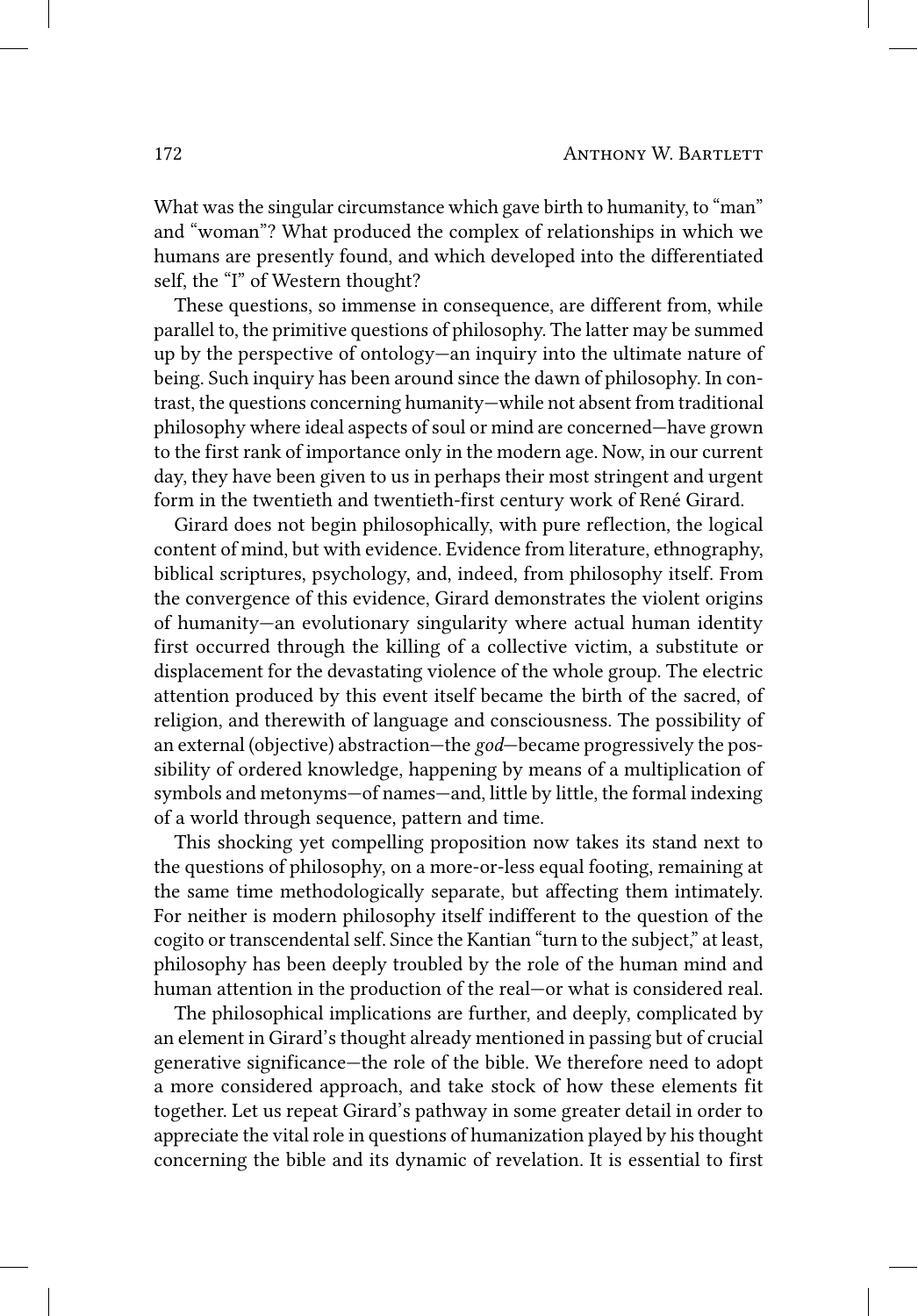grasp what must be taken as the transcendental structure of his thought, and then, on this basis, see the radical transformation in human meaning brought about by the biblical logos.

In his book *Evolution and Conversion*, Girard speaks of the "catastrophic" nature of the origin of language and thought. He uses the word in its original sense—of a sudden, violent turn in events: "From an evolutionary perspective, language and the symbolic sphere could only be generated by a systemic 'catastrophe,' which will act as a springboard for the emergence of culture." 1 There has to be a violent break from the instinctual density of animal signs (e.g. yellow and black stripes signal danger!) in order to generate the new space of religious and symbolic *significance*, followed by a developing ability for abstract thought. Girard employs the word repeatedly—"[O]ne needs a catastrophic moment in the evolutionary process.… This catastrophe is the mimetic crisis." 2 Nothing less than an event of shocking violence, allied to a critical degree of collective sensibility, could generate the new space of non‑instinctual attention which is the beginning of thought.

A terrifying rupture in the perceptual continuum of the animal world led, therefore, to a specifically human consciousness, and we can say that human thought will always somehow carry the tell-tale fingerprints of original violence when it undertakes its work. Speaking in something of a Hegelian way, we can say that thought always negates in order to affirm, and it is its birth-quality of violence that must surely underpin this possibility. As Girard himself reflects in the same pages, thought and prohibitions share the same necessary origins in violence—negation belongs essentially to both.<sup>3</sup>

However, the matter does not stop there. As we know, Girard also tells us that primitive consciousness misrecognizes the violence so that it becomes swallowed up in the benign effects of the murder.<sup>4</sup> There is the famous "double transference" establishing the sacred as both terrible and good. 5 This leads us at once and necessarily to question the philosophical notion of the good. The primordial good of proto‑human cognition is not separate from violence, and violence therefore gains a counter-intuitive original

<sup>1.</sup> René Girard, Pierpaolo Antonello, and João Cezar de Castro Rocha, *Evolution and Conversion. Dialogues on the Origins of Culture* (London: Continuum, 2007), 109.

<sup>2.</sup> Ibid., 110.

<sup>3.</sup> Ibid., 109–10.

<sup>4.</sup> René Girard, *Things Hidden since the Foundation of the World*, trans. Stephen Bann and Michael Metteer (Stanford: Stanford University Press, 1987), 44, 164.

<sup>5.</sup> Ibid., 37, 42, 78, 100.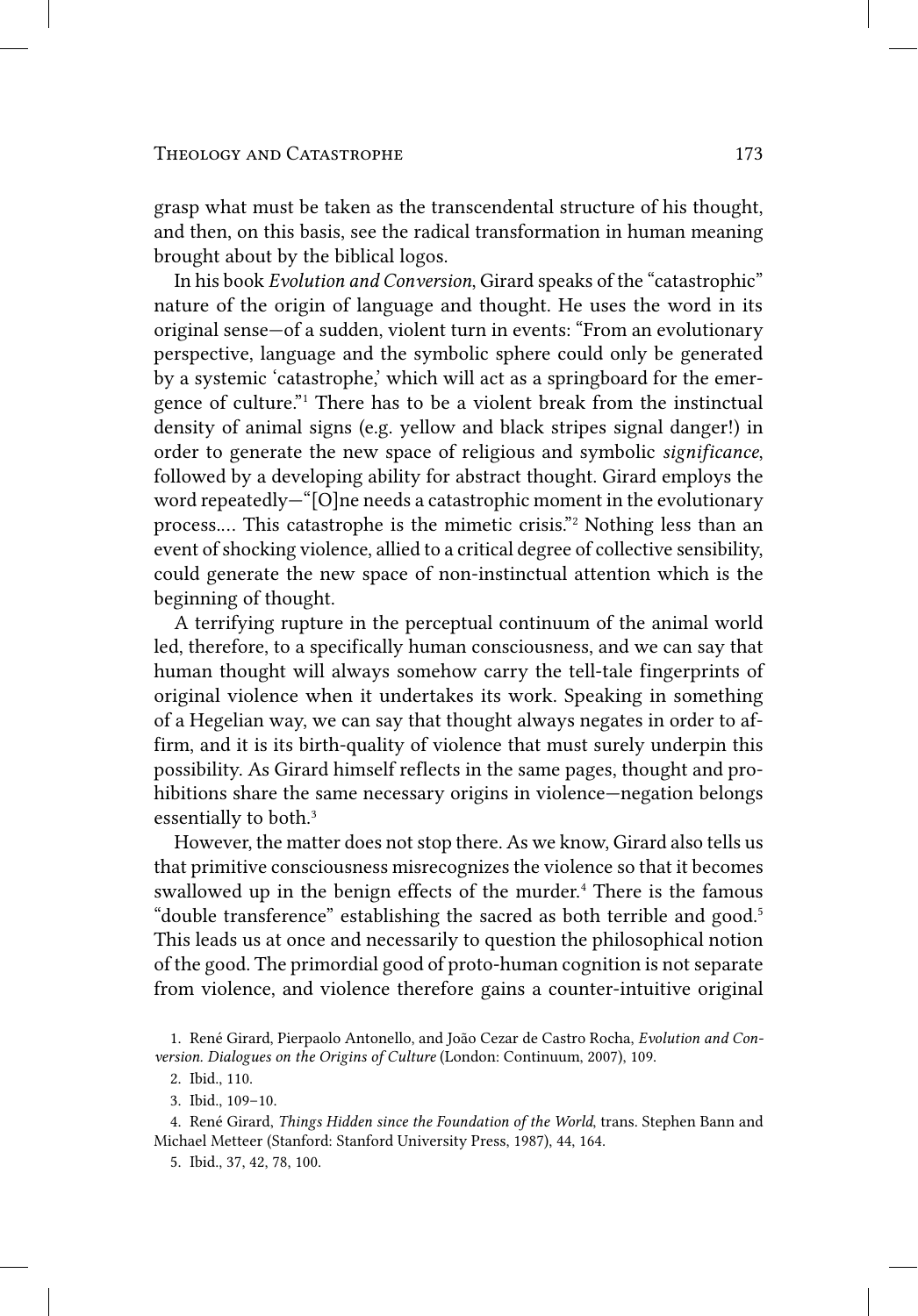double valence— as both evil and good. This is effectively summed up in Girard's identification of the "sacred"—that which is traditionally supposed to be the highest good—with violence: "Violence is the heart and secret soul of the sacred."<sup>6</sup> The same conclusion is reached if we view the question from the point of view of the victim of original violence, the physical object onto which the group violence is poured, and which then becomes the original object of human meaning. "(I)f, once dead, the victim brought life to the community, one will inevitably be led to believe that its ability to transcend the ordinary limits of the human in good and evil extends to life and death. If the victim possesses a life that is death and a death that is life, it must be that the basic facts of the human condition have no hold on the sacred. In this we witness the first outlines of religious transcendence." 7 In this description we can see there is no separate origin of transcendence from the primitive crisis, and indeed there is the implication that the victim carries its good/evil duality precisely to the realm of transcendence.

In the original Girardian world, therefore, the good and its role of transcendental signifier have no separate source in which to root themselves beyond the human crisis of violence. Such a conclusion is in striking, indeed scandalous, discordance with traditional metaphysical notions derived classically from Plato, which tell us that the Good is beyond the being and affairs of the earth, including, necessarily, its possibilities of violence. 8 But it is vital to underline this anthropological conclusion by way of contrast to traditional philosophy, as to elide it would be to fail to apprehend the true religious dynamic of Girardian thought. The situation is not made easier

6. René Girard, *Violence and the Sacred*, trans. Patrick Gregory (Baltimore: Johns Hopkins University Press, 1977), 31.

7. Girard, *Things Hidden*, 41.

8. *Epekeina tēs ousias*, "beyond being," (*Republic* VI, 509b). In ordinary Greek, *ousia* meant someone's possessions—basically their "stuff." Plato employed the term, giving it conceptual depth by shifting it into a matter of "the very stuff" or essence of something (*Euthyphro*, 11a4 b1). Because the word is the present participle of the verb "to be," it also obviously means *being*. Thus what is born from a common sign is a highly specialized sign, the "is‑ness" of something. From a Girardian perspective, however, "stuff" can never lose its mimetic origins something that "is" because two of us desire it. When Plato gestures to a good "beyond stuff," the imagination easily goes to a heavenly "beyond." His classic image of the sun as that which enables seeing, parallel to the idea of the good enabling the soul to see the truth, enshrines this thought of "beyond" and sets it apart from human conflict. But putting the good up in the sky does not stop it being just more "stuff," as all the wars fought over religion illustrate. Whatever Plato was gesturing toward, his semiotics of the good can only reach its fulfillment via non‑violence, and this is nowhere part of his program. Meanwhile, it is the mixing together of Plato and the gospels which produces the strange—and highly ambiguous—"good" of metaphysical Christian thought.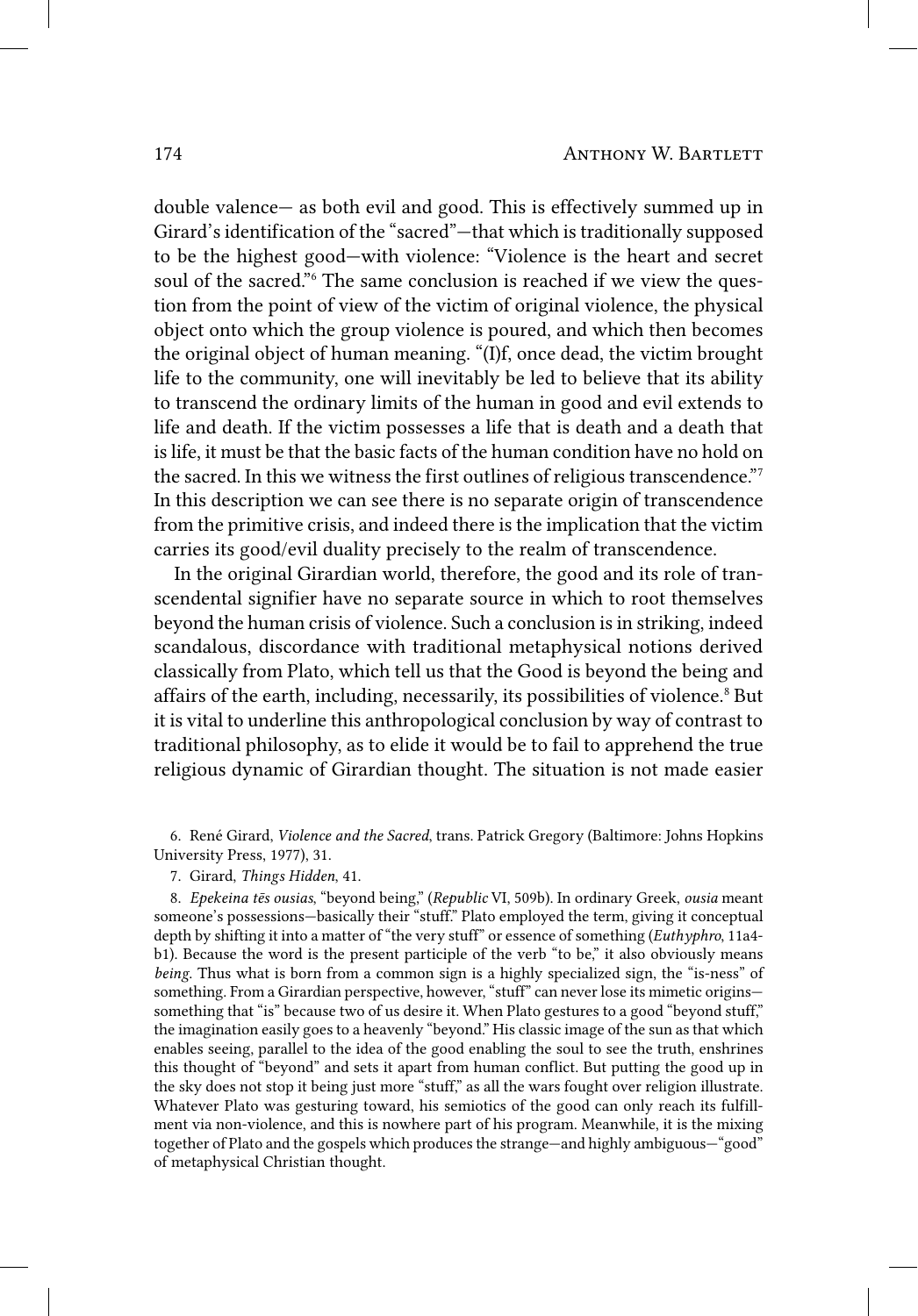#### THEOLOGY AND CATASTROPHE 175

by the fact that Girard himself can appear, on occasions, to agree with traditional metaphysics. But at the crucial point in *Things Hidden* where it might seem he is making such a gesture, it is clear that he is operating according to a very different principle indeed. This is the crux of the present essay, which it is essential that we illustrate. Let us continue.

At a certain juncture of *Things Hidden*, Girard is asked about the collective victim, and in the kind of language which reflects post-structuralist thought concerning the inherent lack of a transcendental signifier in texts.<sup>9</sup> Girard does not dispute the philosophical concept but identifies the victim in precisely these terms: "The [transcendental] signifier is the victim. The signified constitutes all actual and potential meaning the community confers on to the victim and, through its intermediary, on all things." 10 Thus, the victim is the original "textual" signifier, the ur-signifier, so to speak: it functions to confer the dramatically new discovery of "meaning" on the world around them. And because the victim is represented in ritual—as a repetition of the original murder—there is in fact a natural "writing" or semiotic substitution immediately implied in the surrogate victim.

Girard thus creates, almost in passing, an astonishing convergence of post‑structuralism and anthropology; and it is appropriate to underline the way, in both cases, meaning is achieved as an effect of violence. According to the post-structuralist program the text functions as an arbitrary structure, a form of conceptual violence, one to be disclosed by deconstruction. 11 And in Girard, of course, the transcendental signifier comes as an event of violence. Thus, Girard seems to take his place as a postmodern thinker, for whom meaning is a product of violence in one form or another. But not so fast! Girard actually distinguishes himself forcefully from this fashion of thinking. Immediately before the statement just quoted, he says something

9. See Jacques Derrida, "Structure, Sign and Play in the Discourse of the Human Sciences," in *Writing and Difference* (London: Routledge and Kegan Paul Ltd, 1978). It was this paper, delivered at a symposium organized by Girard at Johns Hopkins in 1966, which opened the proverbial floodgates of post‑structuralism. See Cynthia Haven, *Evolution of Desire, a Life of René Girard* (East Lansing: Michigan State University Press, 2018), chapter 8.

10. Girard, *Things Hidden*, 103.

11. Jacques Derrida: "On the one hand, we must traverse a phase of overturning. To do justice to this necessity is to recognize that in a classical philosophical opposition we are not dealing with the peaceful coexistence of a vis-a-vis, but rather with a violent hierarchy. One of the two terms governs the other (axiologically, logically, etc.), or has the upper hand. To deconstruct the opposition, first of all, is to overturn the hierarchy at a given moment. To overlook this phase of overturning is to forget the conflictual and subordinating structure of opposition." From an interview with Jean-Louis Houdebine and Guy Scarpetta, in Jacques Derrida, Alan Bass, and Henri Ronse, *Positions*, trans. Alan Bass (Chicago: University of Chicago Press, 1981), 41.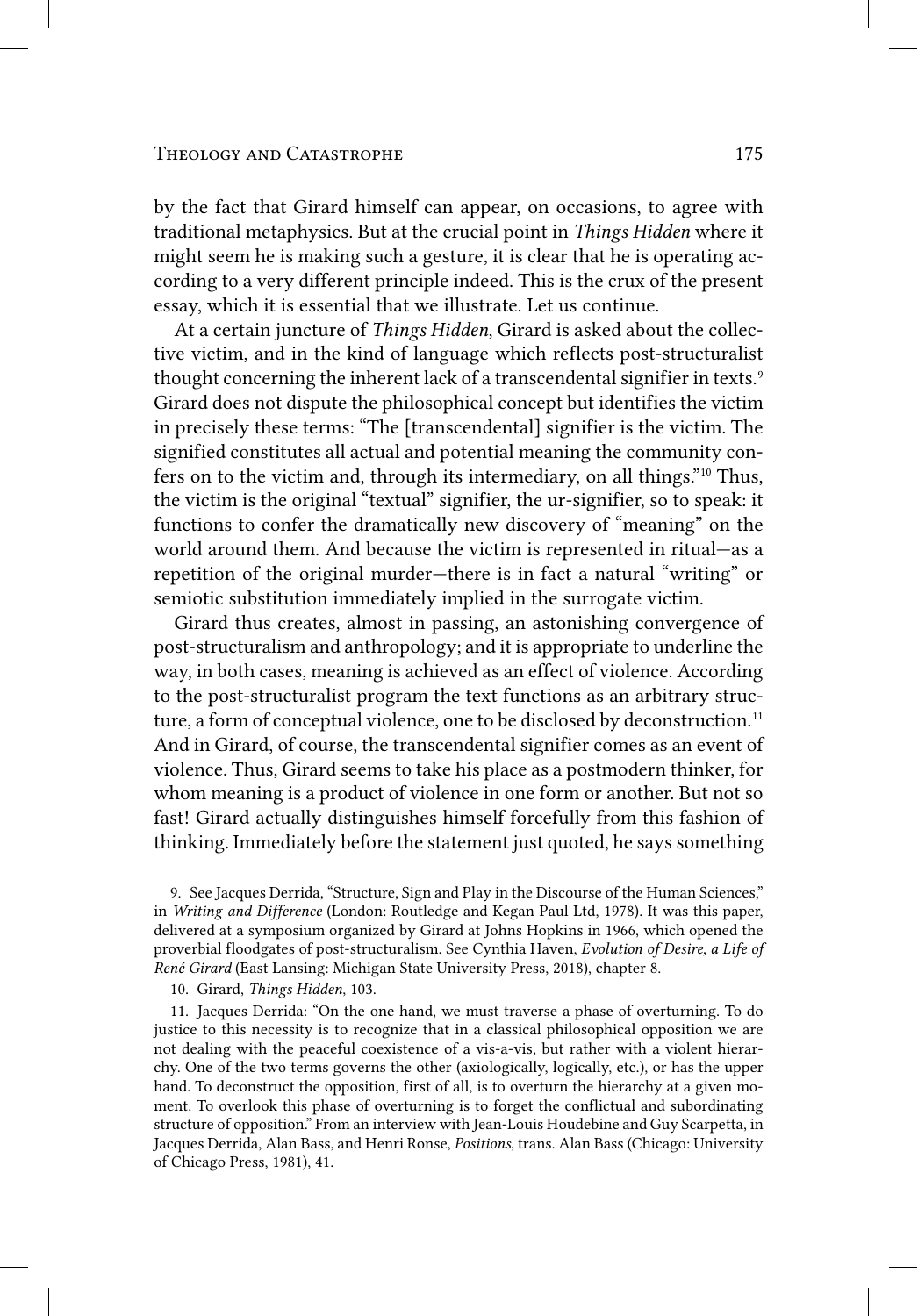equally astonishing: "I am not saying that we have found the *true* transcendental signifier. So far we have only discovered what functions in that capacity for human beings." 12

On what possible basis can a thinker arrive at the violent origins of human meaning and *at once* dismiss those origins in favor of something other, something "true"? It might be assumed, in some default Platonic frame, that human reflection can carry us off to a world of pre-existent forms which guarantee meaning (in a rational soul) apart from organic human origins. But by his remark "what functions in that capacity for human beings" he makes no such exception. Rather, he reflects the language of revelation, of what is communicated by some truth from outside the actual human order. And the way his argument progresses demonstrates necessarily the medium through which this truth arrives … something quite different from the metaphysical tradition. In this way, Girard produces a hugely important theological *novum*.

The middle section of *Things Hidden* is entitled "The Judeo‑Christian Scriptures," and it provides first a section on the "Non-Sacrificial Reading" and then a survey of "The Sacrificial Reading and Historical Christianity." It is well known that Girard recanted on his rejection of the language of sacrifice, accepting a certain Christianized usage of the word.<sup>13</sup> But that does not mean at all that he abandoned his analysis of the intellectual pathway of Christianity. There is an arc of understanding here, running from the primary anthropological scene and its epistemology, through to the survey of historical Christianity, and it is vital we recognize it. Within the survey, Girard gives a reading of the German phenomenologist, Heidegger, and his adamant rejection of the Christian logos. Heidegger repeats the motifs of violent origins in a generally abstract philosophical frame,<sup>14</sup> yet it was enough to alert Girard to a radical continuity between humanity's beginnings and Heidegger's philosophy. 15 Nevertheless, Girard does not attempt to argue philosophically against Heidegger—not at all. Rather he moves *to endorse Heidegger's philosophical perspective regarding Christianity precisely from his starting point of violence.* Girard does not try to vindicate Christianity's traditional claims to inheritance of Greek thought, but instead agrees with Heidegger's drastic separation between the two.

14. Anthony W. Bartlett, "After Sacrifice Ontology: The Shared Revelatory Dynamic of Heidegger and Girard," *Contagion: Journal of Violence, Mimesis, and Culture* 24, no. 1 (2017).

<sup>12.</sup> Girard, *Things Hidden*, 103.

<sup>13.</sup> René Girard, *The One by Whom Scandal Comes*, trans. Malcolm B. DeBevoise (East Lansing, MI: Michigan State University, 2014), 33–45.

<sup>15.</sup> Girard, *Things Hidden*, 267.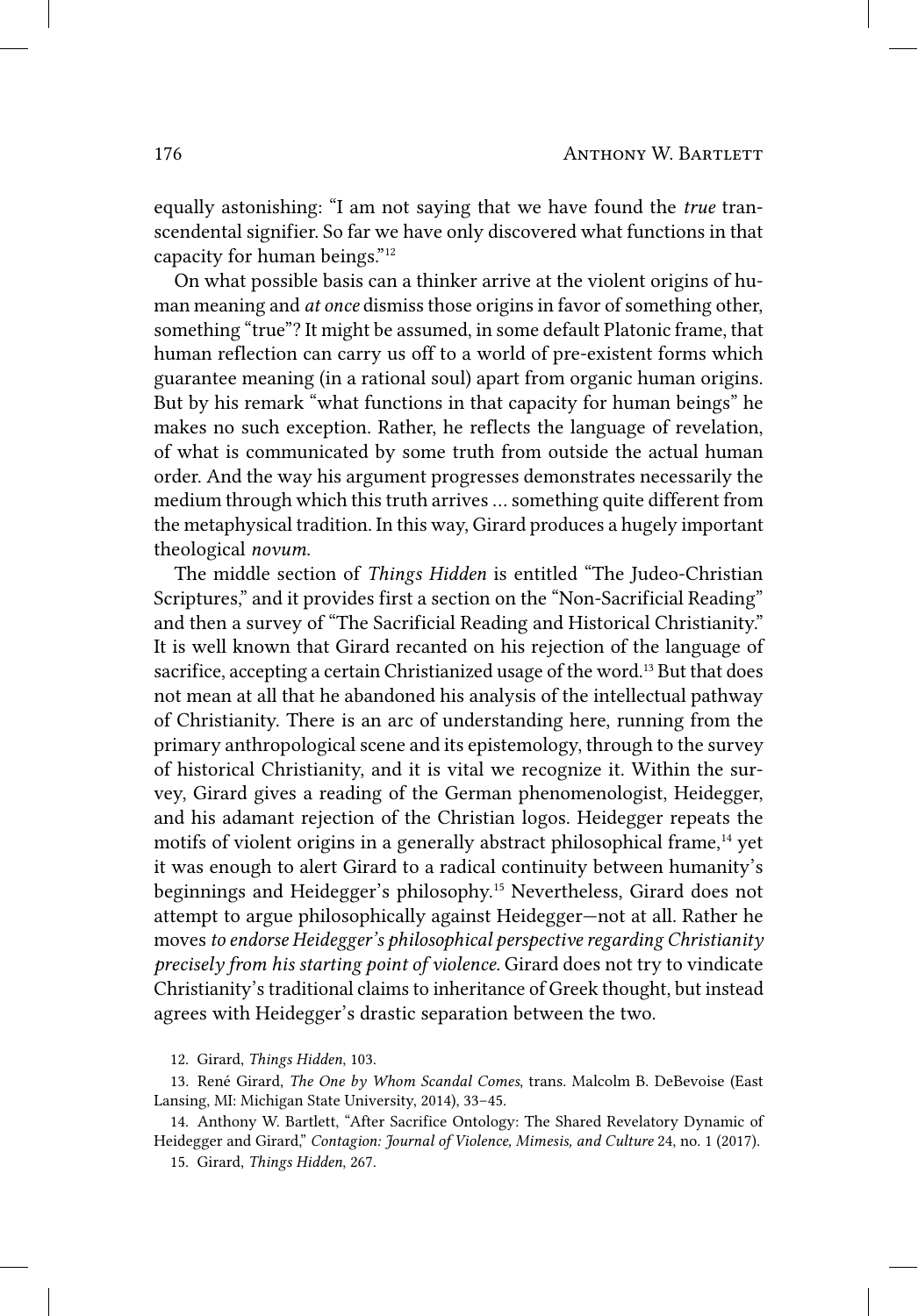### Theology and Catastrophe 177

Heidegger celebrates the logos of Heraclitus, the principle of meaning which does its work in a way that necessarily has recourse to violence. Girard comments on Heidegger's *Introduction to Metaphysics*, saying that "Heidegger recognizes that the Greek Logos is inseparably linked with violence."<sup>16</sup> Meanwhile, "The Johannine Logos is foreign to any kind of violence." 17 Heidegger does not draw out this phenomenal difference (if he notices it at all, he considers it unworthy of comment), but he underlines the gulf between the two, claiming that Christianity has nothing to do with the world of Greek thought. Girard agrees emphatically. "Heidegger is absolutely right to state that there has never been any thought in the West but Greek thought, even when the labels were Christian. Christianity has no special existence in the domain of thought. Continuity with the Greek Logos has never been interrupted."<sup>18</sup> In other words, there is an unbroken consistency in Western thought on the basis of its Greek character, and the advent of Christianity has done nothing to alter this. The grounds for this conclusion is the inherent non‑violence of the Christian logos, as opposed to the congenital human violence of the Greek logos.

This is a dramatic proposal, whose meaning has not yet been pursued to its consequences in the context of Girardian studies. If Christianity "has no special existence in the domain of [Greek] thought," how may it articulate itself intellectually? Girard's own anthropological apologia does not answer all the questions raised, particularly those left us by the metaphysical inheritance. Does this mean that we must sidestep Girard's stringent line of thought and lapse back into Christianity's millennial default of Greek thinking? Doubtless, Christianity must engage in dialogue with its own historical tradition, but, in the meantime, we should not fail to make the qualitative leap that Girard exemplifies via his method of thought, which is essentially *semiotic*. Semiotics is a mode of thinking which comes to light in the Christian age and is deeply inflected in and through the Christian lifeworld. 19 Biblical scripture and the whole realm of Christian art testify

17. Girard, *Things Hidden*, 271.

18. Ibid., 273.

19. See John Deely, *Four Ages of Understanding* (Toronto, London: University of Toronto Press, 2001). Deely's masterful commentary demonstrates the emergence of semiotics over

<sup>16.</sup> Ibid., 265. Girard is mainly referring to Heidegger's *Introduction to Metaphysics*, trans. Gregory Fried and Richard Polt, 2 ed. (New Haven: Yale University Press, 2014). There are several passages in *Introduction to Metaphysics* which emphatically endorse the role of violence in *being* and its logos, e.g. 131, 149–50; see especially 62: "*Polemos* and *logos* are the same," just after quoting Heraclitus' fragment 53, *polemos pantōn men patēr esti* (*conflict*/*war is the father of all*). For Heidegger's thought of logos as "original gathering," see 128–9.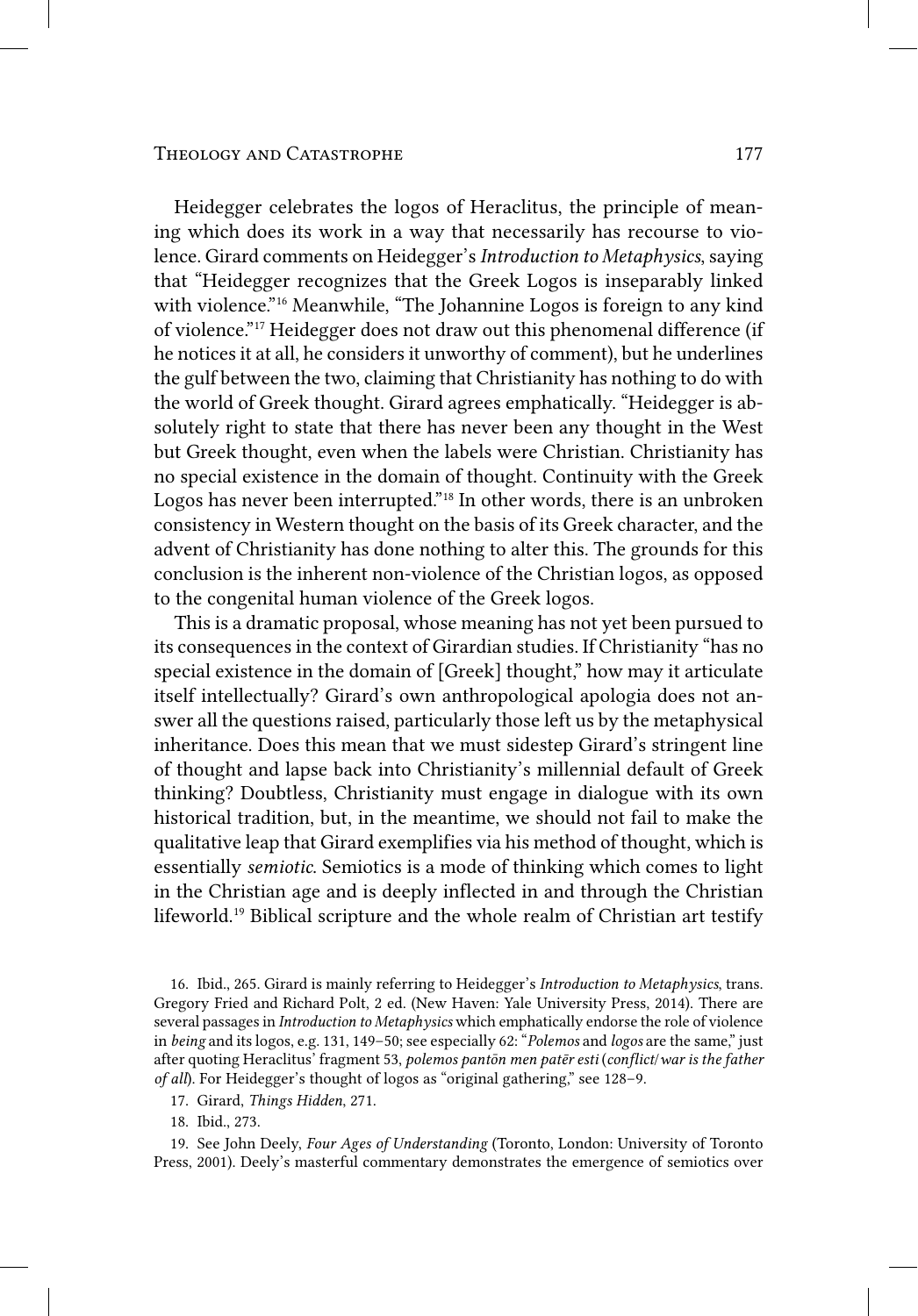to the vigor of the Christian sign function, while the argument of semiotics as such tells us that there is constant signification *toward* truth without conceptual identities *with* truth. The gospel emphasis on proclaiming a transformative *news*—not to mention Jesus' insistent use of "likeness," *mashal* or figure of speech—strongly suggests that Christian faith depends on the popular use of words, with their built‑in potential for metonym, allusion and suggestion, rather than strict conceptual-propositional agreement. The Gospel of John arrives at this reflection in a formal way, with its announcement of *sēmeia* or signs as an overall category for Jesus' actions and communication. We see this in the summary verses at John 20:30–31, where it talks of "these [signs] written in order that you may believe" (*tauta de gegraptai hina pistuēte*), suggesting thereby that it is the overall *writing* of Jesus' deeds and teaching that makes the effective gospel. In doing this the gospel sets in motion the particularly Western or Latin thought of semiotics: if the signs of revelation are written (*gegrammena*, John 20:30) then writing itself must be a modality of signs, not (in the standard Greek fashion) a simple reflection, at one remove, of mental activity.<sup>20</sup> The fourth gospel does refer primarily to miracles or works of power as *signs*, but in doing so it immediately challenges the reader to discover the *interpretation* that makes revelatory sense of the event. The gospel's unique style, with its thematic circling and repetitions, moves the reader continually toward a breakthrough of insight: a semiotic communication of truth.

As I now want to emphasize, Girard himself demonstrates this semiotic approach. After having claimed the existence of a "*true* transcendental signifier" he makes no attempt whatsoever to vindicate it, referencing no tradition of philosophy, no seminal thinker, no conciliar authority, no papal edict. Instead, thirty-odd pages later, he announces "the real motor of the revelatory yet menacing dynamic which animates the whole of this civilization." What is it? It is the "indirect and unperceived but formidably constraining influence of the Judaeo-Christian scriptures."<sup>21</sup> And there it is! There is no other stated candidate for being a source of a "true transcendental signifier"

the Latin and postmodern epochs of Western thought, without perhaps realizing the full transformative consequences of his own argument.

<sup>20. &</sup>quot;Spoken words are the symbols of mental experience and written words are the symbols of spoken words." Jacques Derrida quoting Aristotle, *De interpretatione*, 1, 16a 3, in *Of Grammatology* (Baltimore: Johns Hopkins University Press, 1974), 11. For Augustine's landmark joining together of natural signs and writing, phenomena and words, in a general concept of *signa*, something which happened because of the direct impact on his thought of written revelation, see Deely, 214–24.

<sup>21.</sup> Girard, *Things Hidden*, 138.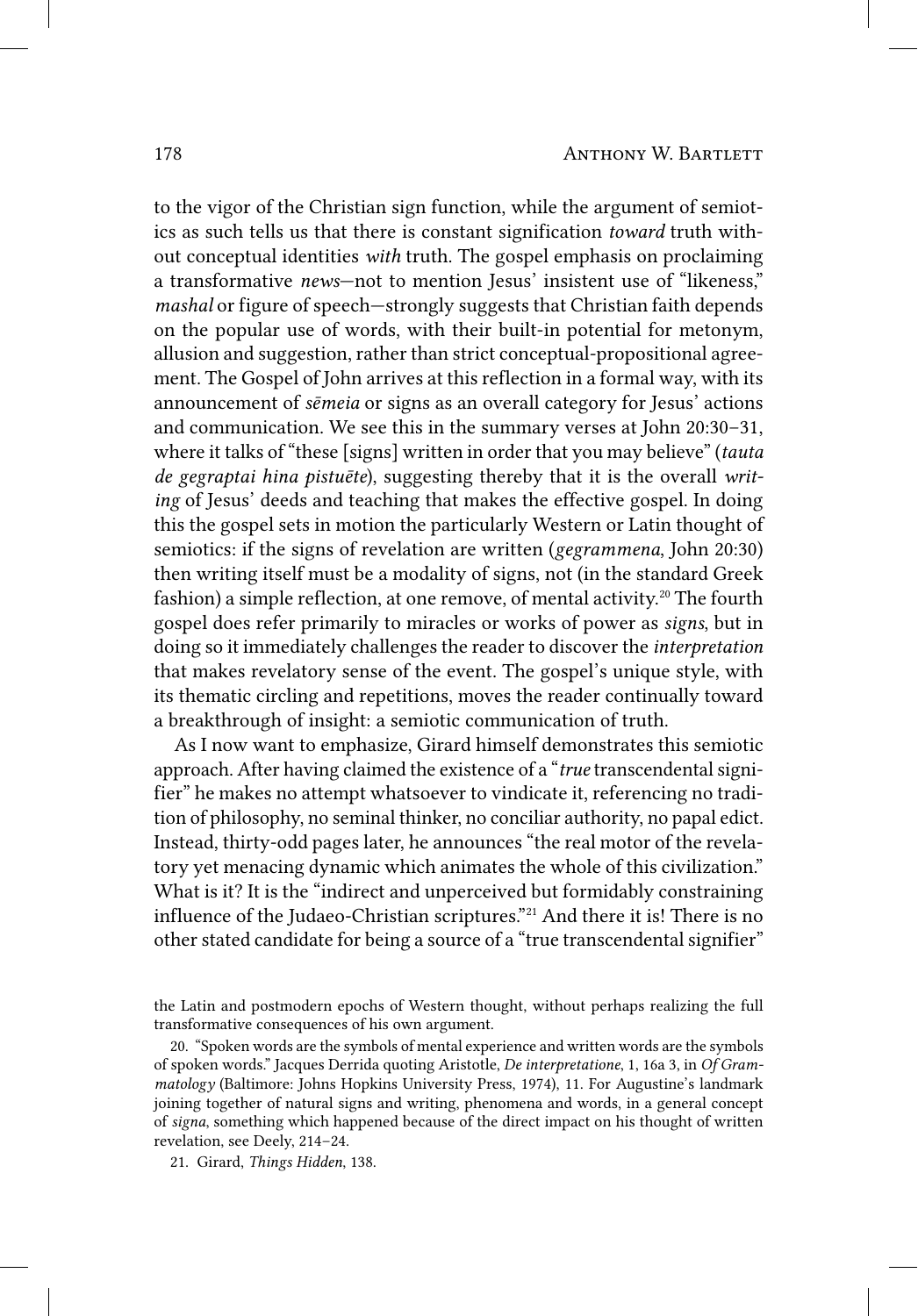than the biblical scriptures. A body of words, comprising 46 books in the Old Testament (Roman Catholic) and 27 in the New Testament, is the sole given basis for the colossal statement made so casually earlier on. And this corresponds precisely to the Christian logos, which has no special claim in Greek thought. Rather, what *does* have a special claim, in general human awareness, is the vitally creative semiotic tradition which gave us Joseph, Moses, the Suffering Servant, the Son of Man, Jesus. The logos of Christian faith is the product of a long semiotic struggle, comprising stories, law, prophecy, poetry and, last of all, the singular fact and figure of the cross. Girard emphasizes the crucial aspect: the Christian logos "must always have itself expelled from a world that cannot be its own." 22 Another way of saying this is that the logos of Christianity is non‑violent, is non‑violence itself, and will never retaliate. It is precisely by being "driven out" that it reveals itself: a paradoxical, subversive, world‑overturning revelation amounting not to the continually misrecognized double valence of the human good, but to a generative new human meaning. 23 But if this is the case, it suggests that the role of the Christian logos may also be expressed in terms of a deep subversion of metaphysical philosophy's constitutive tropes.

As we may have already had cause to notice, the semiotic turn made by Girard through the "Judeo‑Christian scriptures" is deeply consistent with his primary scene. Semiotics is at the basis of what we may call Girard's evolutionary epistemology. Returning to examine this at a deeper level will now help clarify the philosophical questions with which we began and, in parallel, the theological issues we have arrived at following Girard's unique trajectory. The body of the victim is the primordial semiotic event, including the transcendental ordering of the world. *Evolution and Conversion* reinforces this conclusion while slightly refining the account. Commenting on the emergence of ritual and sacrifice, Girard describes the repetition of the original killing as a kind of "staging." The surrogate victim "is both a *real* new victim that has to be killed and a *symbol* of the proto-event; it is *the first symbolic sign* ever invented by these hominids. It is the first moment in which something *stands* for *something else*. It is the ur-symbol."<sup>24</sup>

24. Girard, Antonello, and Rocha, *Evolution and Conversion*, 107. This is slightly different from the earlier account, in which the original victim seemed to be the primitive signifier. Here it is the repetition of the original killing which brings about the true birth of human

<sup>22.</sup> Ibid., 272.

<sup>23.</sup> The Logos "is expelled once again by the sacrificial reading, which amounts to a return to the Logos of violence" ibid., 274. The controversial language of "sacrificial reading" in Girard can helpfully be substituted by "the Logos of violence." There can be no discussion about a Girardian rejection of this.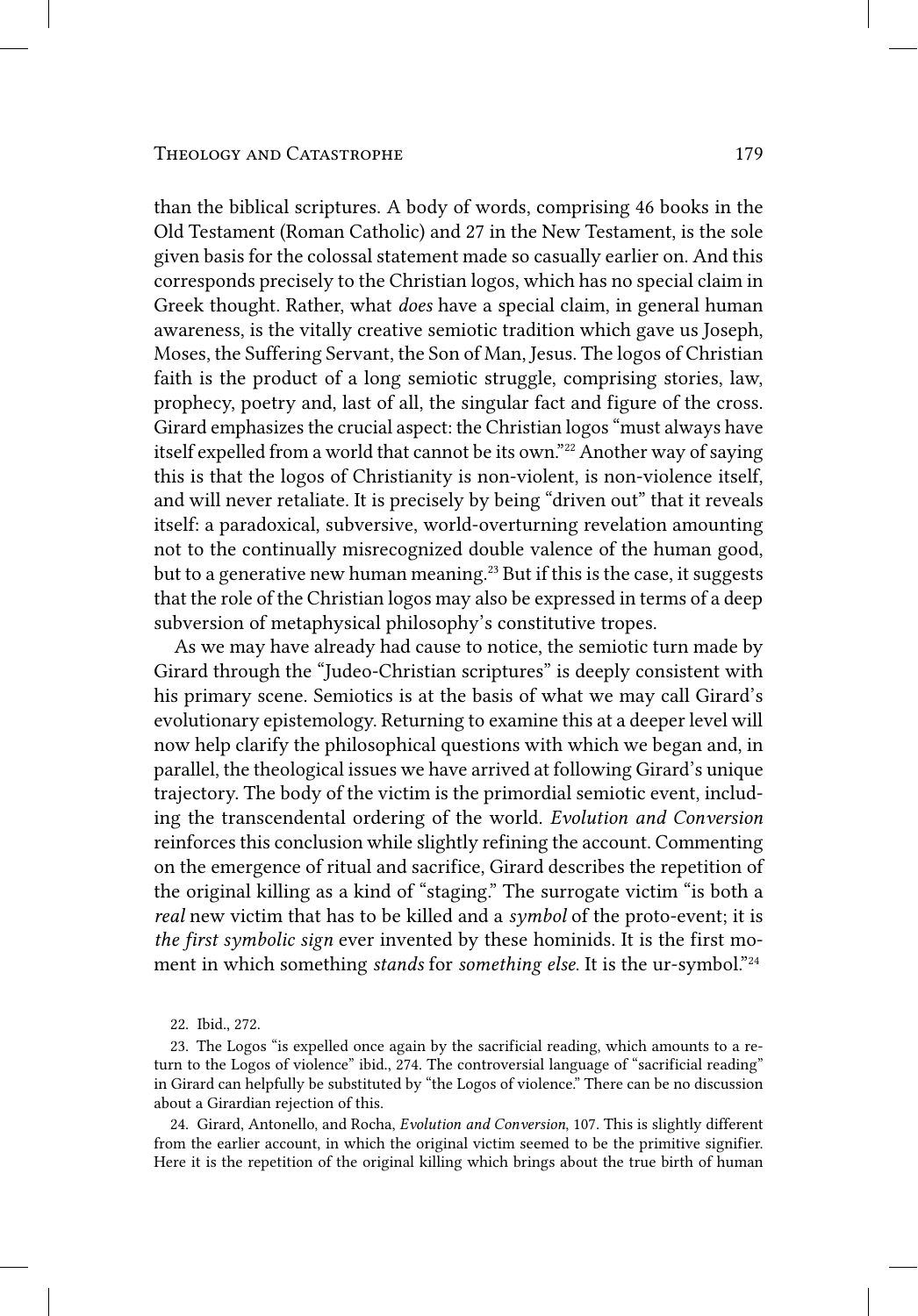In these few words, Girard gives us a generative semiotics, an account which describes the moment and the mode in which one thing arises as "meaning" by standing in for something else. At the same time, we have to understand that this is not any old meaning, any ordinary sign: the surrogate victim carries profound and essential aspects of conceptual structure with it. $25$ 

If we think of it in Kantian terms, we can identify this structure more precisely, developing our understanding of the evolutionary scene. We can say that the primary killing had the effect of supplying an abstract spatial and temporal *a priori*. Girard says this in so many words: "Because of the victim, in so far as it seems to emerge from the community and the community seems to emerge from it, *for the first time* there can be something like an inside and an outside, a before and after."<sup>26</sup>

In other words, the victim supplies transcendental structure, and what Kant identifies as synthetic *a priori* concepts derive from the sacred abstraction. The non‑instinctual attention of the first murder, practically mediated by the body of the victim and the signs spreading out from it, organizes human space and time. Kant, of course, did not think semiotically; he offered a metaphysics of human thought, a mental structure that is always already there. But it is useful to make mention of his philosophy because of its "Copernican revolution," placing the movement of the human mind at the center of perceived reality. Girard must be seen as following in the line of this philosophy, but providing an even more original *a priori*—that of violence, or the original catastrophe. Subsequently, it is by and through

signs. Nevertheless, it is easy to see that the very first group victim had a built-in substitutionary effect, making it structurally open to further substitution, of "something standing for something else."

25. It is important at this point to signal the thought of Eric Gans. His work is critical, because at an early moment, and in a decisive way, it established that Girardian anthropology demanded a theory of language origins. See Eric Gans, *The Origin of Language: A Formal Theory of Representation* (New York: Spuyten Duyvil, 2019). Gans shows that signification is an essential part of humanization, that there is in fact a primordial sign and we are existentially and cognitively linked to it. However, signification for Gans seems to arise almost spontaneously, as ideal and self-constituting, rather than organically out of the trauma of the victim. In Gans' primary scene there is a moment of collective hesitation in the gesture of appropriation toward the object of desire, and it is this collective deferral of violence that becomes the original space of meaning. It becomes the first sign or signifier, one "directed both at the central object itself as the first 'deity' and at the other members of the group." Ibid., 18. Gans appears, therefore, as an inversion of Girard, for whom it is the victim itself which creates the attention and the sign. For Gans, it is the "signifying" hesitation or "linguistic" deferral of the primary group.

26. Girard, *Things Hidden*, 102, my italics.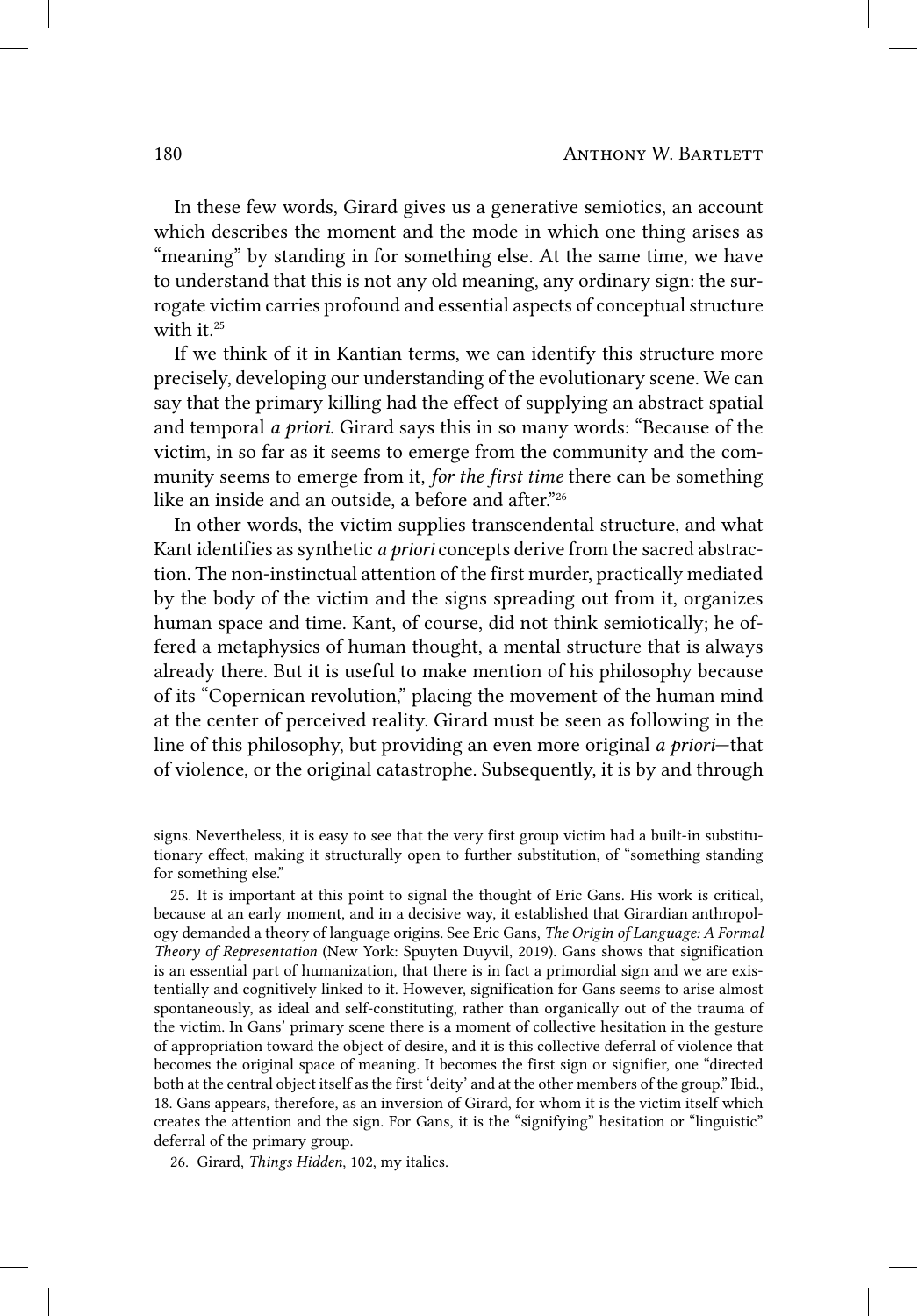semiotics or signs, derived from the body of the victim, that this catastrophic *a priori* is maintained as human thought. We can imagine, of course, that animals have spatial and temporal awareness, but Kant is right that the *conceptual* apparatus of these things is given its abstract or transcendental reality by the human mind. Girard demonstrates anthropologically how this came about, and he must therefore be seen in terms of the same Copernican revolution Kant began. Yet, of course, he carries us very much deeper, to the original catastrophe which breaks the hominid out from instinctual time and space into powerful conceptual‑symbolic forms. Semiotics becomes, therefore, the radical science which enables us to trace a way back from Kantian mind to the Girardian birth of culture and thought. In parallel, the human conceptual apparatus can be seen bearing within itself, genetically and inevitably, its grounding in original violence.

But if, as Girard claims, the biblical logos enabled us to step outside, see this ab-original structure and, in contrast, to think creatively, it also suggests that the human sign system must have undergone a profound event of change, which we might call a de‑coupling from original violence. To begin with, therefore, we can conceive of the biblical message (especially the gospel) as a second and equivalent catastrophe to the first: instead of breaking us out from the density of instinctual attention, via an unprecedented event of violence, the second catastrophe unlocks us from *a priori* violence through a revelatory event of forgiveness and non‑violence. From that point on, the human sign system is both exposed and progressively translated via a radical re‑signification away from violence. These two propositions together constitute the key claim and focal point of the present essay.

The work of Charles Sanders Peirce helps us track these possibilities in the developed terms of semiotic theory. Peirce was a nineteenth-century North American thinker who is recognized as the founding figure of modern semiotic philosophy. 27 He insists on the triadic structure of the sign—something for which he has various formulations, probably the most important being *object, sign* and *interpretant*. The sign on its own is not something that is self-evident, as a naïve one-to-one expression of human meaning would have it: object plus its sign. Instead, the sign always depends on a third which works to specify the sign, to give it its meaning or precise

<sup>27.</sup> Charles Sanders Peirce, 1839–1914. A major obstacle to Peirce's thought is that during his lifetime he published almost exclusively in scientific and scholarly journals and left us no representative volume or volumes containing his thought. Nevertheless, his semiotic inquiries continue to gain traction. The *Collected Papers of Charles Sanders Peirce* were published from 1931–1958; vols. 1–6, Charles Hartshorne and Paul Weiss, eds., vols. 7–8, Arthur W. Burks, ed. (Cambridge, MA: Harvard University Press).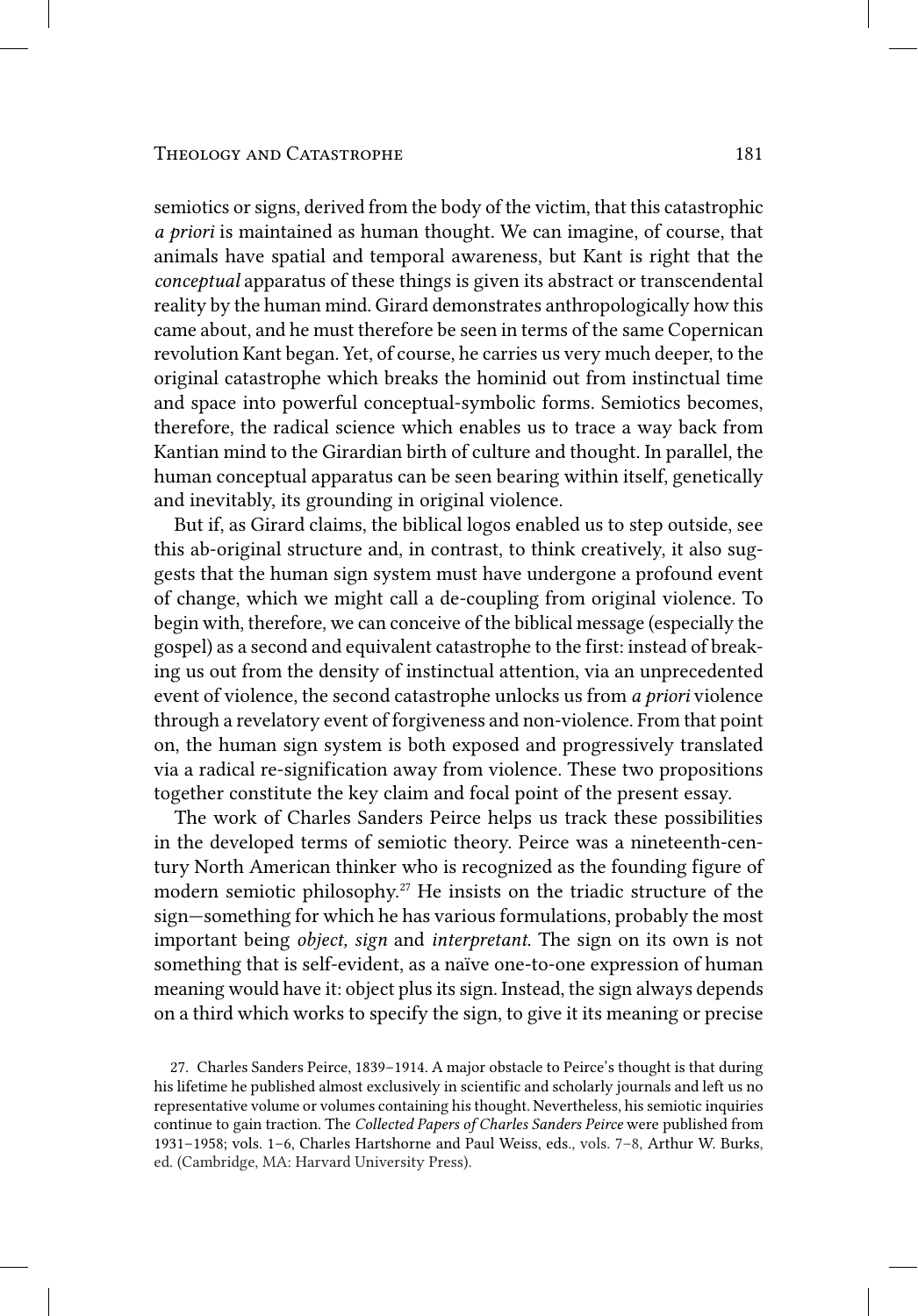mental effect. Thus, a sign always has to be interpreted in some way. This suggests that meaning must come in the form of a general discourse, an open‑ended process by which every sign needs another sign to elucidate and inform it. Peirce states this explicitly:

The meaning of a representation … is nothing but a representation. In fact, it is nothing but the representation itself conceived as stripped of irrelevant clothing. But this clothing never can be completely stripped off; it is only changed for something more diaphanous. So there is an infinite regression here. Finally, the interpretant is nothing but another representation to which the torch of truth is handed along; and as representation, it has its interpretant again. Lo, another infinite series! 28

This progression has also been named "infinite semiosis," and might seem horrifying to any hidebound metaphysician. However, it also offers the possibility of shifts in meaning that can end up in a very different place from the original murder at the first birth of meaning. Girard uses the Greek tragedies to make his argument, telling us that poets like Sophocles and Euripides reached a certain degree of demystification of myth, although they drew back from the full consequences. 29 Another way of putting this is that the semiotic process brought them to an insight regarding the reciprocal human violence underlying the myths. If signs work thanks to progressively further interpretants, there is always the possibility of establishing meaning via other, more radical tropes, variously diverging from the very first case of the movement. It is here, then, that *prima facie* we may also situate the biblical record as a unique human workshop of trans‑semiosis. After all, why produce a "book of books," written over a period spanning a thousand years and more, recounting the continually fraught history of a people, unless the signs contained therein could give rise to new interpretants, and so on to further interpretants, until some dramatically new meaning would be achieved?

However, at the same time, the immense power of the founding *a priori* of violence cannot be underestimated. If human meaning is generated out of the proto‑conceptual event of the guilty scapegoat, out of the phenomenological bubble formed by collective violence against a single victim, then it is going to be very difficult if not impossible to escape traces of its

<sup>28.</sup> Charles Sanders Peirce, *Collected Papers of Charles Sanders Peirce*, 1–8 vols., vol. 1 (Cambridge, MA: Harvard University Press, 1931–1958), 171.

<sup>29.</sup> See Girard, *Violence and the Sacred*, 84, 129, 204, 206.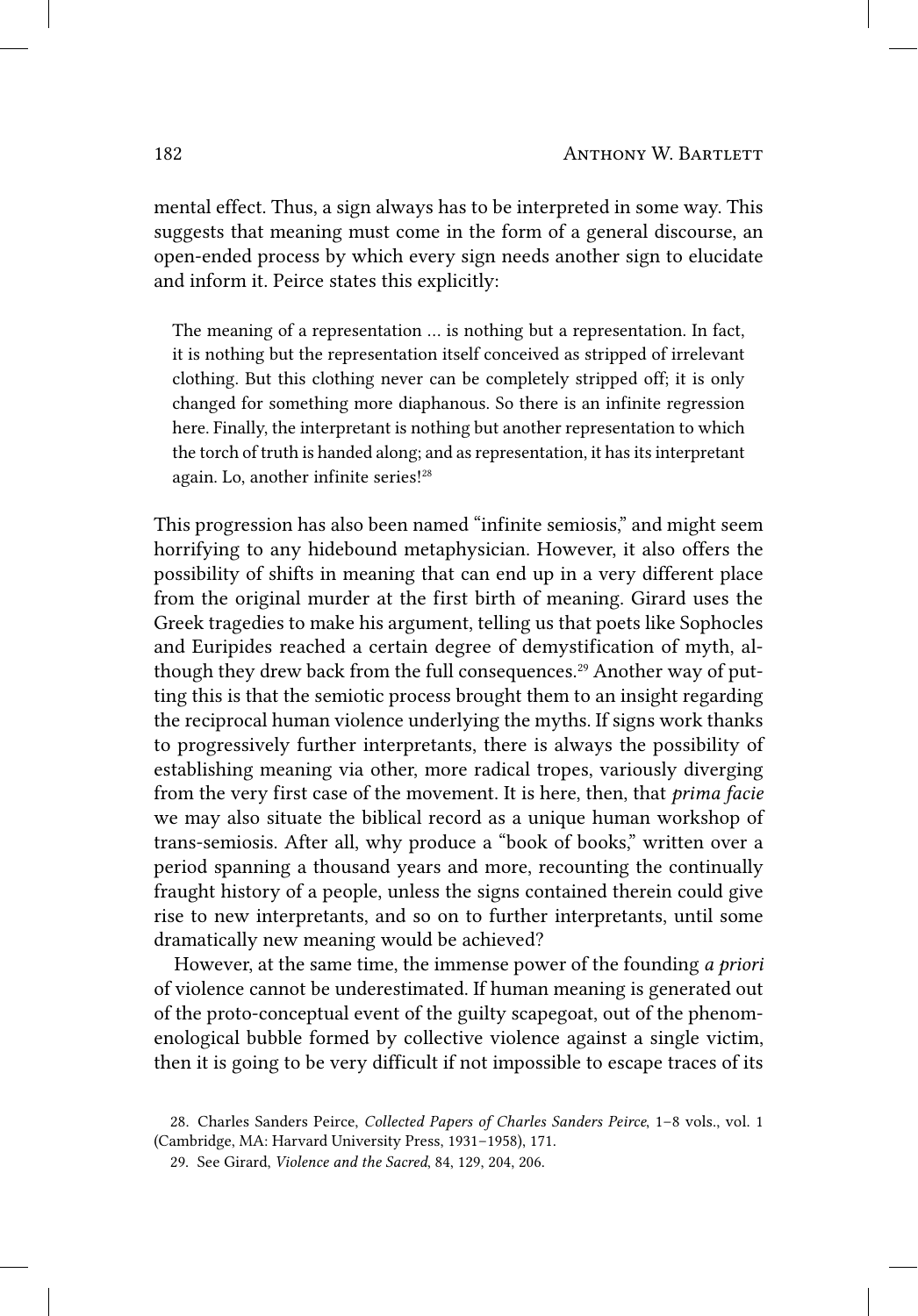constitutive power. This is where the force of the divine revelation is so important in the bible—it is only by means of a truly new transcendence, alien to our own genetic human one, that something genuinely new for humanity can be achieved (and not lapse back into the self-preserving platitudes of the poets). Human motifs of compassion and non‑violence might occur as possible interpretants, but they could not establish themselves as generative meaning without the in-breaking of a thorough-going transcendence. So it is that we have an essential theological partnership of organic movement and divine interruption. But the accent lies with the latter, because, in the end, the original catastrophe cannot be overthrown without an equivalent yet opposite catastrophe, and it is impossible to conceive how human beings founded in the first could carry through the second. The possibility of new semiosis must work hand in hand with an apocalyptic in‑breaking to bring about a transformed and transformative revelation. There is, therefore, an essential coupling here: of semiotic evolution and divine catastrophe.

Peirce, with his nineteenth century worldview, thought in terms of evolution. But some relevant remarks of his offer commentary regarding the actual historical dynamic of love, something he calls "agapastic development." It is strange that he does not describe the process in semiotic terms, but rather as a "sympathy" of the mind—i.e. within an intellectual framing. Nevertheless, his remarks demonstrate how he sees love as an indicated outcome of the human process within the broad semiotic dynamic of his thought. Following through his remarks enables us to project the possible outcome of the peculiar Christian coupling of semiosis with catastrophe. Peirce gives three different pathways, and I include the whole passage because it shows how crucial the Christian story is to his reflection.

The agapastic development of thought is the adoption of certain mental tendencies … by an immediate attraction for the idea itself, whose nature is divined before the mind possesses it, by the power of sympathy, that is, by virtue of the continuity of mind; and this mental tendency may be of three varieties, as follows. First, it may affect a whole people or community in its collective personality, and be thence communicated to such individuals as are in powerfully sympathetic connection with the collective people, although they may be intellectually incapable of attaining the idea by their private understandings or even perhaps of consciously apprehending it. Second, it may affect a private person directly, yet so that he is only enabled to apprehend the idea, or to appreciate its attractiveness, by virtue of his sympathy with his neighbors, under the influence of a striking experience or development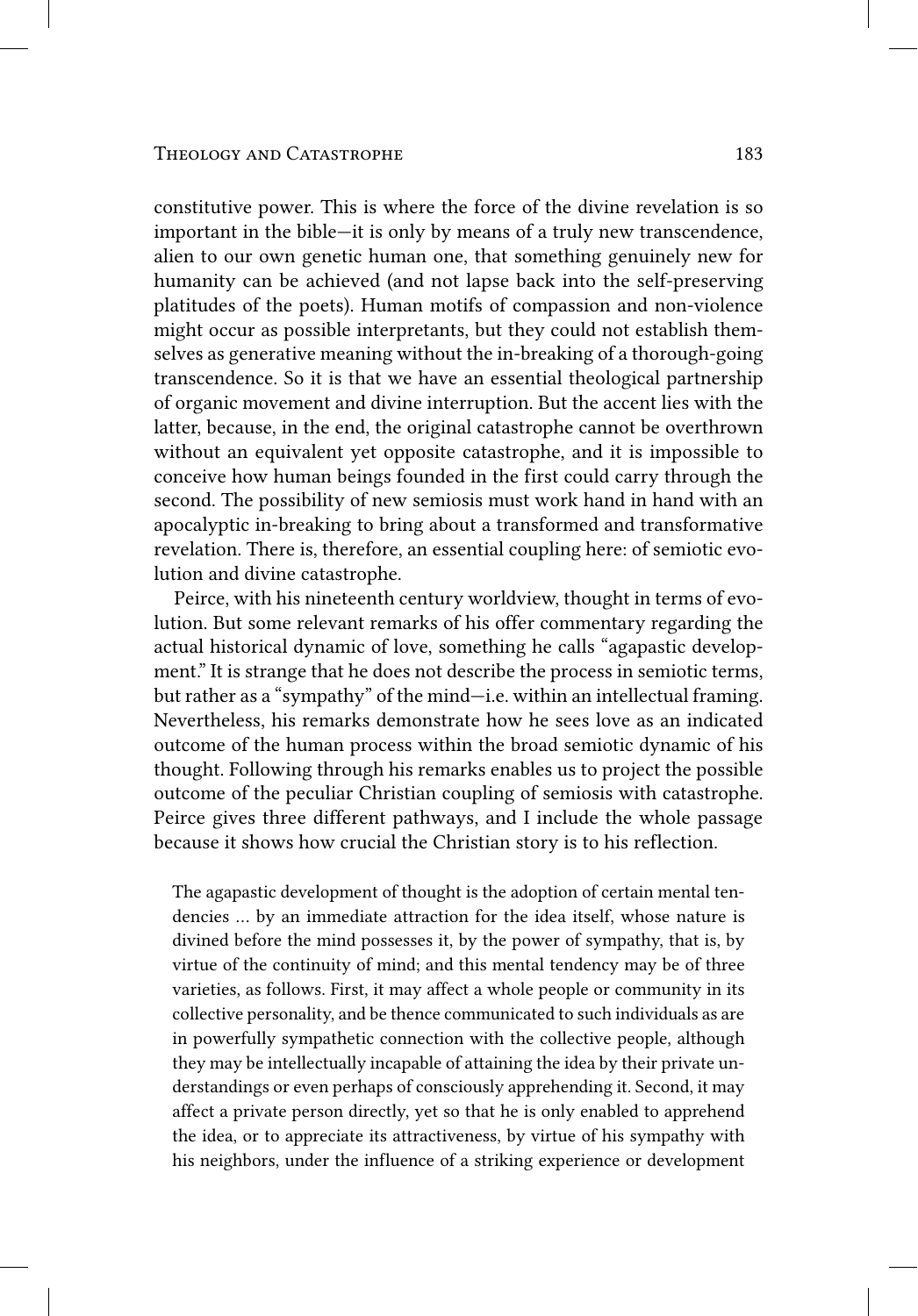of thought. The conversion of St. Paul may be taken as an example of what is meant. Third, it may affect an individual, independently of his human affections, by virtue of an attraction it exercises upon his mind, even before he has comprehended it. This is the phenomenon which has been well called the divination of genius; for it is due to the continuity between the man's mind and the Most High. 30

The first effect in a "whole people or community" could obviously describe the broad Christian church, or simply any society culturally affected by gospel-related signification. The second and third instances, however, are individual, and we see here the intellectualist approach, together with at the same time the crucial illustrative role played by New Testament figures—obviously Paul, and probably, in the third case, Jesus himself. What Peirce misses in his progressivist nineteenth‑century way, and what Girard did not miss in his twentieth-century context, is the catastrophic nature of love. If biblical revelation has, in Girard's words, a "menacing dynamic," this is because it subverts and reverses the original catastrophe, and it is only by virtue of a new catastrophe that this happens. This is unmistakable in the actual event of the crucifixion and the accounts given of it in the gospels; moreover, the original ending of Mark makes plain how the empty tomb, as the first sign of the resurrection, was not felt initially as a triumph, but rather as a catastrophe (Mark 16:8). In the case of Paul, what happens to him is not so much a "development of thought" as a dramatic overturning of all that went before, and we only become capable of understanding it clearly when we recognize that it works as a constitutive reversal of the original catastrophe.

Paul is blinded by a light on the road to Damascus; he falls to the ground, and is then led by the hand into the city, remaining three days without sight while neither eating nor drinking (Acts 9:3–9). This is not a description of a "development," but of a traumatic personal experience, one that fits with a catastrophic occurrence. To us, it betokens that Saul/Paul's whole neurological self was brought to a halt— his apparatus for "seeing," and even living, cauterized and rendered non-functional in a searing manner by the Risen Crucified. Then, when "something like scales fell from his eyes and his sight was restored" (Acts 9:18), there was a re‑constitution of the same apparatus, but on an entirely new basis. There is the possibility that Luke, the author of Acts, "wrote up" his account to give it extra dramatic impact, but it appears no more than what is warranted by the astonishing

<sup>30.</sup> Charles Sanders Peirce, "Evolutionary Love," *The Monist* 3, no. 2 (1893).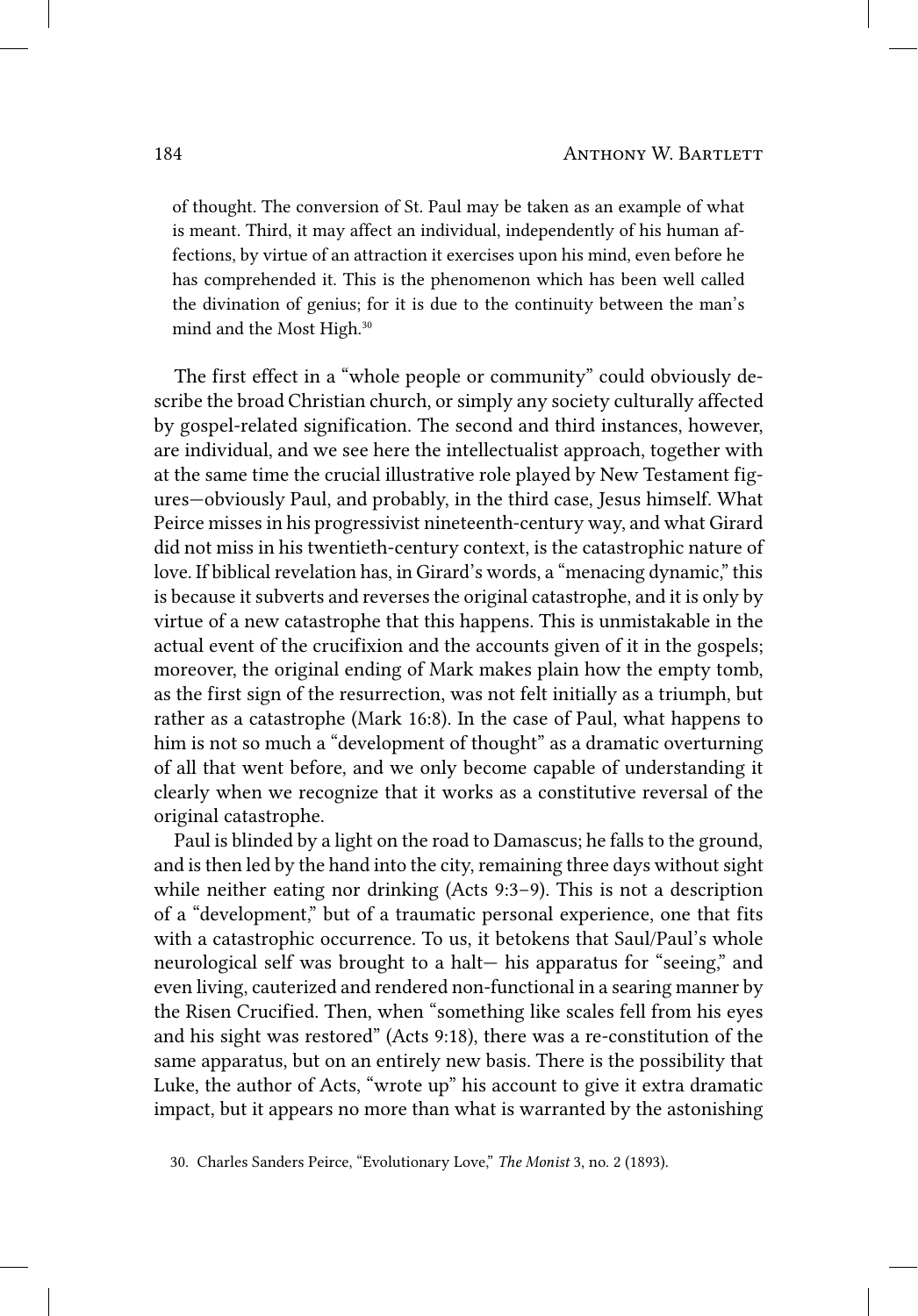### THEOLOGY AND CATASTROPHE 185

newness, radicalism, depth and rigor of what is present in the apostle's letters. Paul himself sums it up in the phrase "God … was pleased to reveal (*apocalupsai*) his son to me" (Gal 1:16), and in that particular New Testament verb there is all the sense of the opening up of what was not seen or known before (cf. Rom 1:17 and 3:21). 31

Paul is the great exponent of *pistis Christou*, of faith that is in or *of* Christ. 32 We can draw the various threads of our discussion to a conclusion by seeking to name this faith in terms of the anthropological catastrophe Girard describes, and its subversion and reversal by the catastrophe of the gospel. Faith is not intellectual assent to a list of metaphysical propositions; rather it is a new and constitutive relationship through, in and to Christ. If we are to understand it properly, it must be cast in parallel to the original anthropogenetic relationship to the victim: i.e. it needs to be understood as both forming a parallel with, and standing in place of, that relationship—neither more nor less. Only by doing this can we comprehend the drama that is at stake in the Girardian analysis of the meaning of humanity in the light of biblical revelation. Clearly, our relationship to the founding victim is not one of simple intellectual assent: rather, it is pre‑intellectual, or proto‑intellectual. It is, as Girard argues, a holistic response of the organism, creating a new space of non‑instinctual attention. It is a neurological‑cognitive "catastrophe" creating a transcendental of mind itself. Faith must intervene at the same level if it is to re‑create the human *a priori* through a new *logos*. There has to be an event involving the risen non‑violent victim able to evacuate the founding event of all violence and remake it through something absolutely and qualitatively new: something we call "love."

But how can faith bring this about practically in historically constituted human beings? How can it remake the primordial relationship on which actual humanity depends for its existence? As we have suggested, the infinite semiosis of human meaning will always allow new interpretants to arise. There is a built-in possibility of new thinking in human existence. Nevertheless, despite the functional openness of semiosis, a change in the root protocols of meaning seems impossible, short of a devastating

<sup>31.</sup> All scripture quotations, here and below, are from the New Revised Standard Version Bible, copyright 1989.

<sup>32.</sup> See the liberation in meaning if we translate *pistis Christou* in, for example, Romans 3:22 and Galatians 2:16, as "faith/faithfulness *of* Jesus Christ"; cf. Richard B. Hays, *The Faith of Jesus Christ : The Narrative Substructure of Galatians 3:1–4:11*, 2 ed. (Grand Rapids, Mich.: Eerdmans, 2002); also N. T. Wright, *Paul and the Faithfulness of God*, vol. 4, Christian Origins and the Question of God (Minneapolis: Fortress Press, 2013), especially 836–45.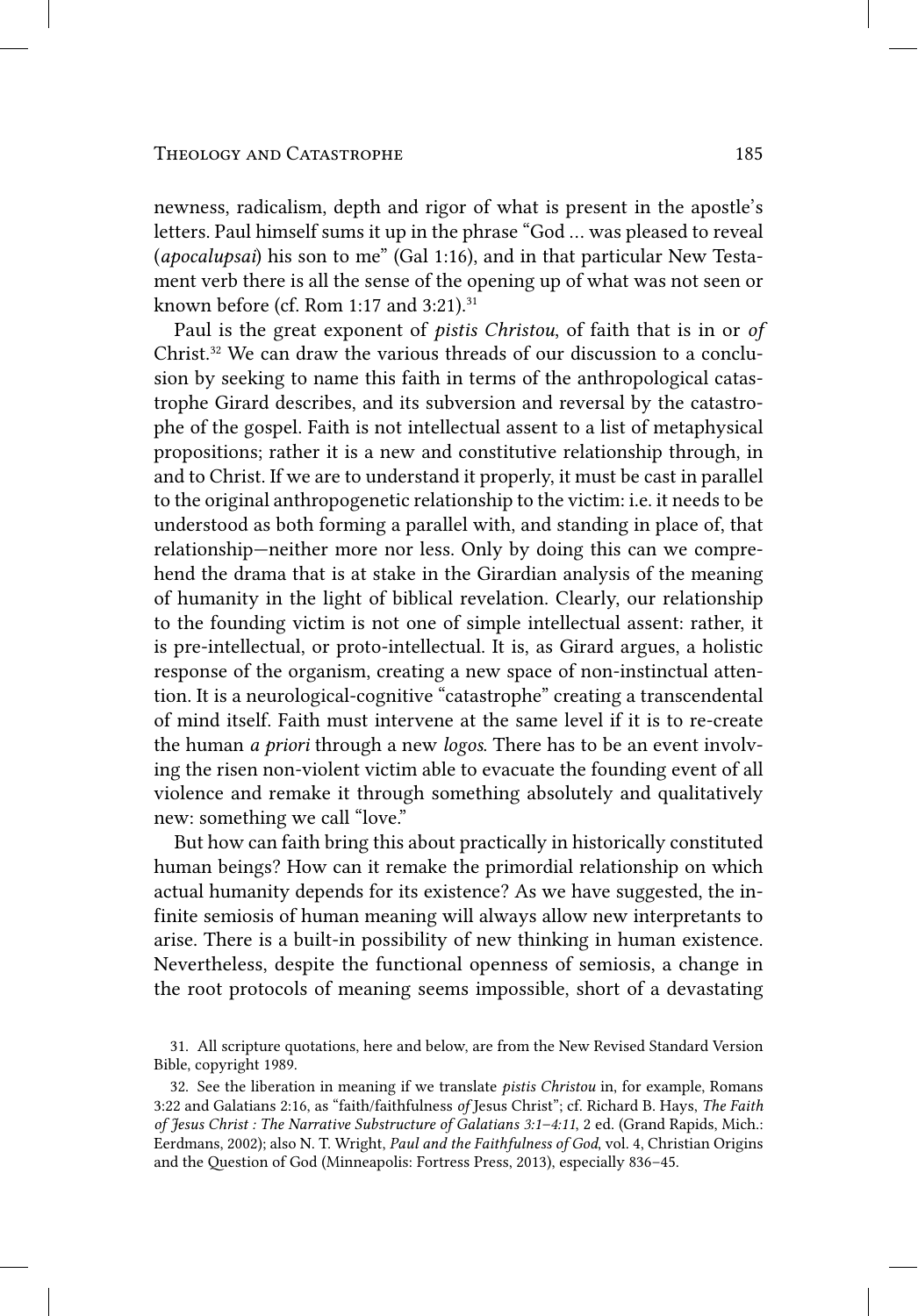intervention precisely at that level. This is why the message of the gospel necessarily implies an in‑breaking of new transcendence via the catastrophe of the cross. Only then, subsequently, on the basis of this preaching, may the new transcendental belong to the normal function of semiosis. The re-humanization of the gospel can only enter ordinary communication on the basis of the in‑breaking, and it must return to it again and again to rediscover its revolutionary transcendental. Only this characteristic gospel dialectic can continue to produce genuinely new interpretants and the resulting human transformation.

Nevertheless, these interpretants *are* continually produced and enter into the normal structure of human meaning. Not everyone goes through the same experience as Paul, apostle to the Gentiles; not everyone finds themselves at the same or a similar crossroads of personal, religious, anthropological and revelatory crisis. Yet any and every human being is sensible to the semiotic shifts that come before them: any and every human being possesses a plastic neural truth capable of being modulated in new and further directions. That is why there is a multi-billion-dollar media industry constantly seeking to influence opinion, to mold popular sign-values among large groups of people. The catastrophic nature of the gospel works at a much deeper, long-term generative level, very different from the vast majority of media communication; but it does so work! We could say, then—in a parallel sense to Peirce—that a great number of human beings are assisting in bringing about a slow-motion catastrophe, spread over many centuries, because of the trans‑semiosis of the gospel: the way in which broad segments of society are exposed, over time, to the non‑violence of Christ. There is no guarantee of the success of this movement—it could, as Girard himself seems to conclude, produce simply more and more instability—but that cannot reduce our awareness and acknowledgement of the trans-semiosis itself as it stands before humanity, or of the wonderful challenge it represents. To create a new human *a priori* of compassion, peace, forgiveness and non‑violence: this is a project consistent with biblical revelation in its whole sweep, and at the same time the minimum requirement for human beings to be, in existential fact, the children of God. Moreover, in terms of biblical language itself, it seems to me that the historical trans-semiosis at which we are assisting cannot fail, at least in some hidden, mysterious measure, to reach its goal: "(A)s the rain and the snow come down from heaven, and do not return until they have watered the earth … so shall my word be that goes out from my mouth; it shall not return to me empty, but it shall accomplish that which I purpose, and succeed in the thing for which I sent it" (Is 55:10–1). There is, after all, what might be called a semiotic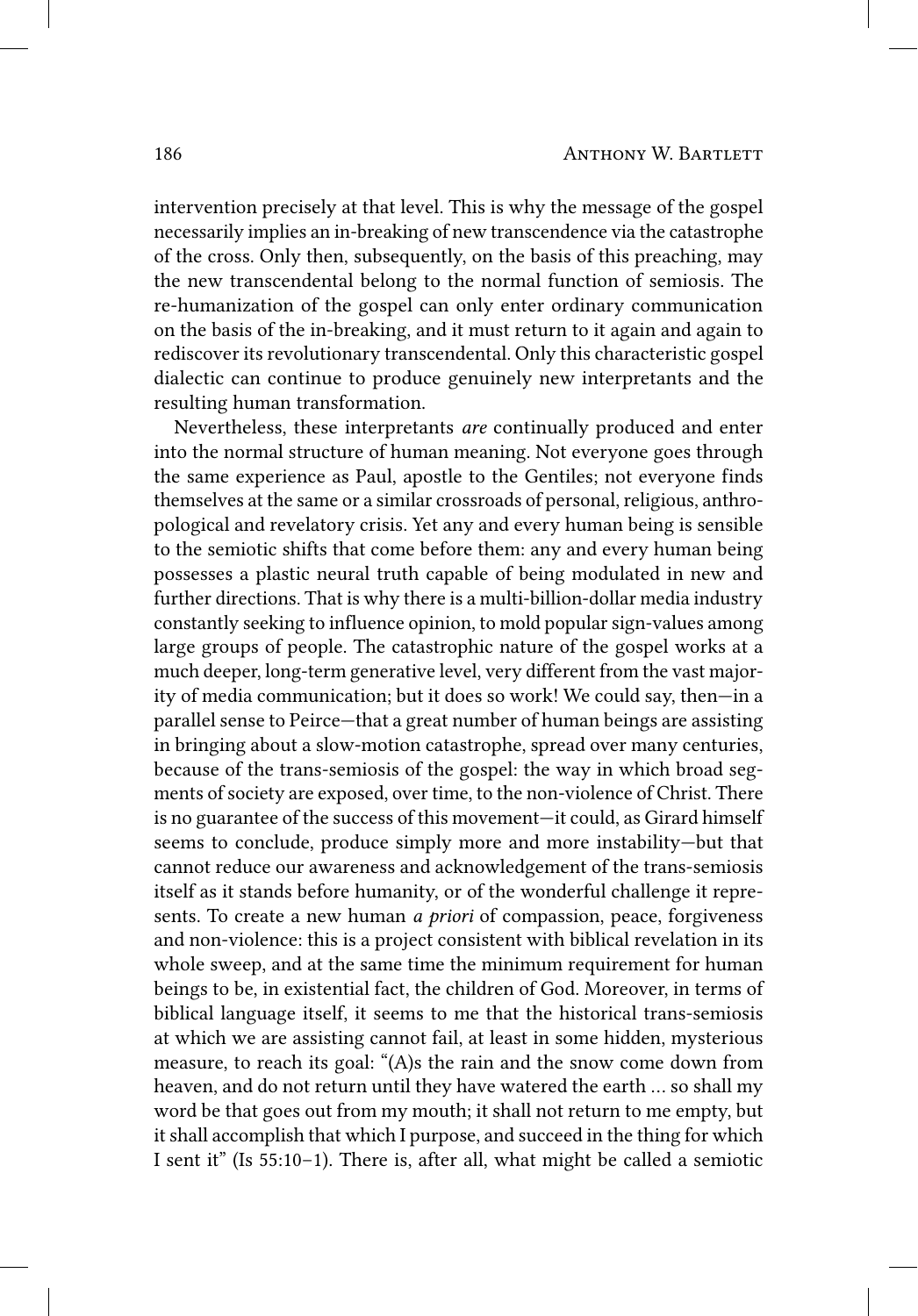integrity to the Word of God—it cannot simply communicate a negative, destabilizing revelation; it has to create the semiosis for which it is intended.

Meanwhile, the many single individuals who place themselves in regular and intentional contact with gospel semiosis—i.e. those who study scripture, who go on retreat, who hear a transforming account of the gospels, who pray and nourish a new life around the sacramental signs—these are the ones explicitly modelling the biblical new humanity to which all people are called. Their lives are a mystery of faith/faithfulness lived in repetition of the self‑giving non‑violence of Christ. The fact that they are not guaranteed success does not take away the anthropological drama and wonder of what they are engaged in. Infinite semiosis finds itself in a continual ordinary encounter with trans‑semiosis! Via its adherents, the catastrophic semiosis of the gospels exposes and displaces the original catastrophe and its violent *a priori* with a new human *a priori*. The transformation of our root sign system and the new humanity which flows from it *is* the meaning of Christ: it is the only way that faith can be in and *of* Christ, bringing us to the authentic space of his new humanity.

In sum, only such an account can both do justice to Girard's profound insight and offer today a dynamic new sense of the gospel within a world where the original human *a priori* is itself in terminal crisis.

#### **BIBLIOGRAPHY**

- Bartlett, Anthony W. "After Sacrifice Ontology: The Shared Revelatory Dynamic of Heidegger and Girard." *Contagion: Journal of Violence, Mimesis, and Culture* 24, no. 1 (2017): 119–38.
- Deely, John. *Four Ages of Understanding*. Toronto, London: University of Toronto Press, 2001. Derrida, Jacques. *Of Grammatology*. Baltimore: Johns Hopkins University Press, 1974.
- —. "Structure, Sign and Play in the Discourse of the Human Sciences." Translated by Alan Bass. In *Writing and Difference*. London: Routledge and Kegan Paul Ltd, 1978.
- Derrida, Jacques, Alan Bass, and Henri Ronse. *Positions*. Translated by Alan Bass. Chicago: University of Chicago Press, 1981.
- Gans, Eric. *The Origin of Language: A Formal Theory of Representation*. New York: Spuyten Duyvil, 2019.
- Girard, René. *The One by Whom Scandal Comes*. Translated by Malcolm B. DeBevoise. East Lansing, MI: Michigan State University, 2014.
- . *Things Hidden since the Foundation of the World*. Translated by Stephen Bann and Michael Metteer. Stanford: Stanford University Press, 1987.
- . *Violence and the Sacred*. Translated by Patrick Gregory. Baltimore: Johns Hopkins University Press, 1977.
- Girard, René, Pierpaolo Antonello, and João Cezar de Castro Rocha. *Evolution and Conversion. Dialogues on the Origins of Culture*. London: Continuum, 2007.
- Haven, Cynthia. *Evolution of Desire, a Life of René Girard*. East Lansing, MI: Michigan State University Press, 2018.